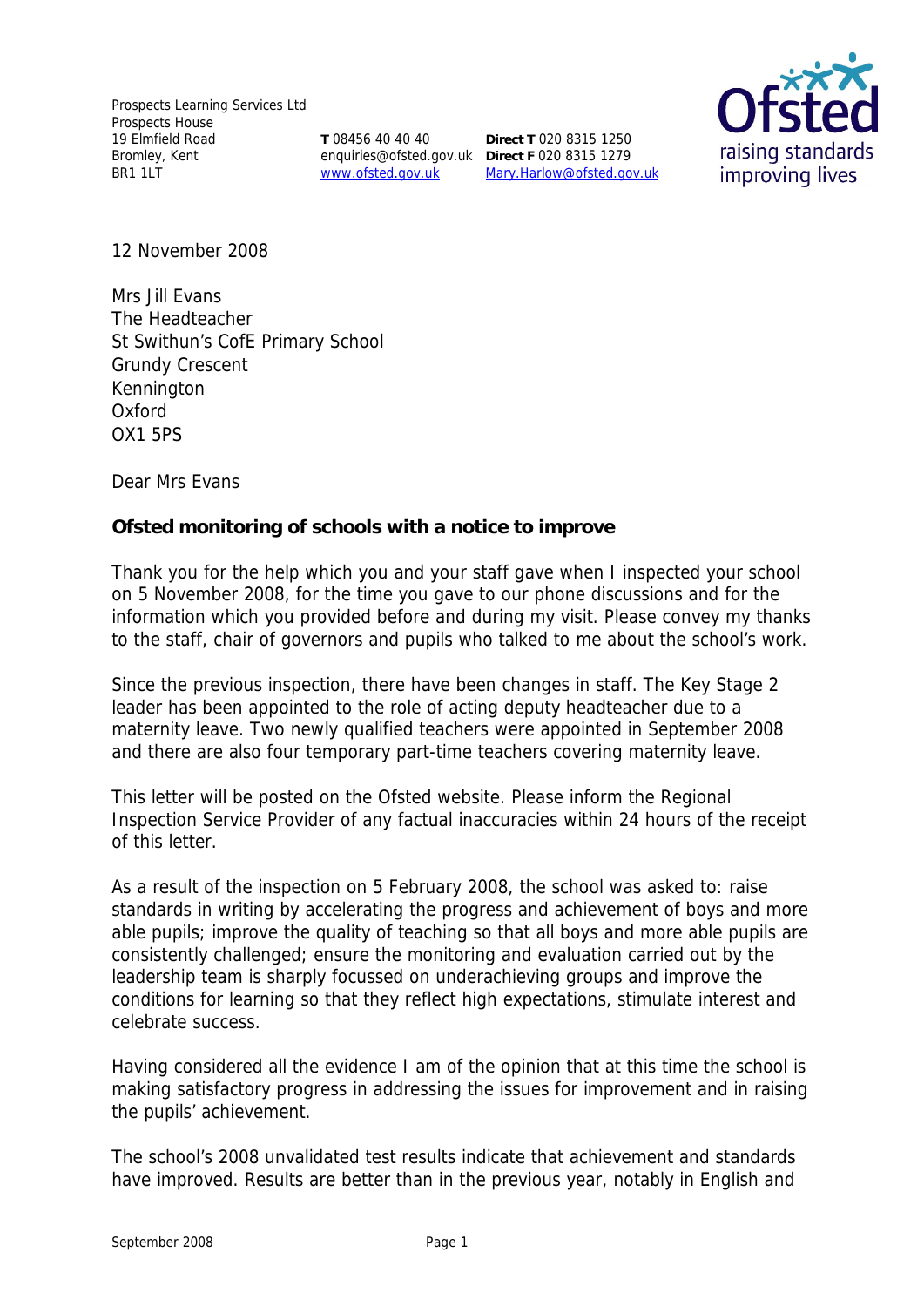

mathematics, and at the higher levels in science. In particular, standards in writing improved significantly and more pupils attained at the higher levels. Nonetheless, the school recognises that it still has more work to do to ensure that the number of more able pupils achieving at the higher levels in writing continues to increase. This remains a key priority for improvement. The school's own data on pupils' progress in the past year is also encouraging and shows that both boys and more able pupils are now making better progress in writing.

The school has made good progress in developing a rigorous tracking system to monitor the pupils' achievement and there is an increasing bank of data charting their progress. There is now a sharp focus on analysing pupils' performance in relation to gender on a regular basis by senior leaders, and the targets set for pupils are challenging. Good strategies are in place to develop a consistent approach across the school to improve writing. Both staff and pupils reported that these initiatives are having a positive effect on motivating pupils to enjoy writing, particularly boys. Work in the pupils' books in Year 2 and Year 6 coupled with lesson observations in Literacy showed pleasing evidence of the positive impact of these strategies.

My brief visits to a sample of lessons confirmed the accuracy of the senior leaders' view of the improved quality of teaching. All teaching observed was at least satisfactory and some was good. A positive working atmosphere was underpinned by good relationships and behaviour. Detailed lesson planning demonstrates that teachers are aware of pupils' general levels of ability, and includes information on how boys and the more able pupils are to be challenged. A group of able Year 6 pupils talked knowledgeably about their personal targets. They reported that learning was now far more challenging, which they enjoyed. Marking of writing in Year 2 and Year 6 included good comments on how pupils could improve. The school has done much to improve the quality of the learning environment and classrooms are generally well organised. That said, not enough has been done to ensure resources are of a high quality, and that displays reflect consistently high standards.

The senior leadership team and the newly appointed chair of the governing body know what is required to accelerate progress and appropriate actions are in place to bring about the required improvement. They have risen to the challenges well and are tackling underachievement in a determined way. Staff, too, are working hard to bring about improvement and there is an enthusiastic team spirit in the school. Monitoring and evaluation by senior leaders are systematic and focussed. However, these processes do not yet ensure that leaders at all levels in the school are involved. The programme for this work is not documented clearly enough in the school improvement plan.

The local authority's statement of action meets requirements and contains appropriate strategies for supporting the school to improve. The Task Group is working effectively to review the action taken and the progress the school is making.